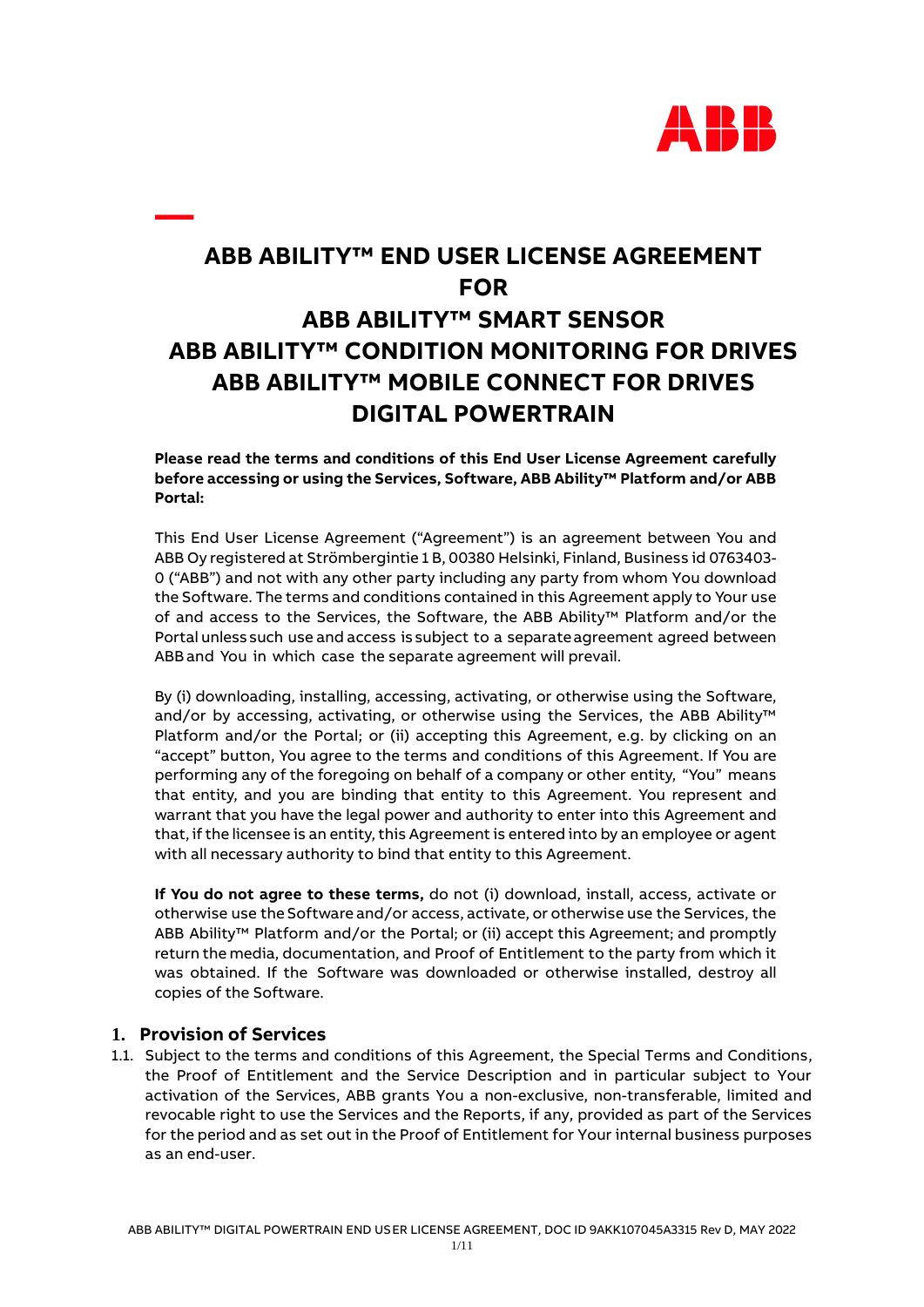- 1.2. Reports are based on the Customer Content collected by the Device and provided to ABB. Such data is subject to measurement tolerance and may not fully accurately reflect the status of the machine from which the Device collects such data. Accordingly, the Reports may not fully accurately describe the status of the machine(s) and the actual operational performance may differ from Reports and the outcome of data analysis. The Reports shall be used as a means of guidance and any decision based on the information provided in a Report is taken at Your own risk. To the extent agreed in a separate agreement or otherwise authorized by You, ABB may provide Reports and/or Customer Content to third parties, for example when such third party provides the Services as part of its own services to You.
- 1.3. Your use of the Services and access to Reports and data may require You to download an app from app stores, such as Apple's App Store or Google Play. Both the app and the app stores have their own terms of use. These terms must be accepted by You when downloading and opening the app for the first time.
- 1.4. You may be able or are required to access third party websites, app stores and/or material and/or download Software from such third party websites or app stores. ABB does not operate or control any third party websites or any other information, services, opinions or other content provided by third parties, including on the internet (collectively, "**External Content").** Use of External Content is subject to Your acceptance of the applicable third party terms of use and You acknowledge and agree that any contractual relationship related to External Content is solely between You and the provider of such External Content. ABB MAKES NO WARRANTIES OR REPRESENTATIONS AND HAS NO RESPONSIBILITY OR LIABILITY FOR SUCH EXTERNAL CONTENT AND YOU AGREE THAT YOU SHALL MAKE NO CLAIM WHATSOEVER IN CONNECTION WITH THIS AGREEMENT AGAINST ABB RELATING TO EXTERNAL CONTENT.

### **2. Software**

- 2.1. Subject to the terms and conditions of this Agreement, the Special Terms and Conditions, the Proof of Entitlement and the Service Description, except if provided otherwise, where You are authorized to use Software as part of the Services or embedded in the Device, ABB hereby grants You a non-exclusive, non-transferable, limited and revocable license to use the Software for the Service period and as set out in the Proof of Entitlement for Your internal business purposes of receiving the Services as and end-user.
- 2.2. Notwithstanding any use restrictions set out in Section 5.6, in addition, You have no right to remove or attempt to remove any Software that is embedded in the Device or to use such Software in any way separate from or unrelated to the Device or the Services.
- 2.3. You shall not attempt to make any part of the Software available to any third party or otherwise allow access to the same to any third party if not strictly necessary for the deployment of the Software on Your behalf as an end-user and in any case under Your direct liability and responsibility.
- 2.4. ABB may remotely install updates or upgrades to the Software, including for the avoidance of doubt any Software that is embedded in the Device but excluding Software controlling frequency converters and similar operational equipment, with or without notice to You. ABB may further provide You updates or upgrades to the Software as well as to Your provided infrastructure or software. You will promptly install any such updates or upgrades. Updates or upgrades shall be governed by the terms and conditions of this Agreement unless such updates or upgrades are accompanied by a separate license provided by ABB in which case the terms and conditions of such separate license will govern. Notwithstanding the foregoing, except to the extent specifically set out otherwise in this Agreement or the Special Terms and Conditions, ABB is not obliged to provide any updates or upgrades.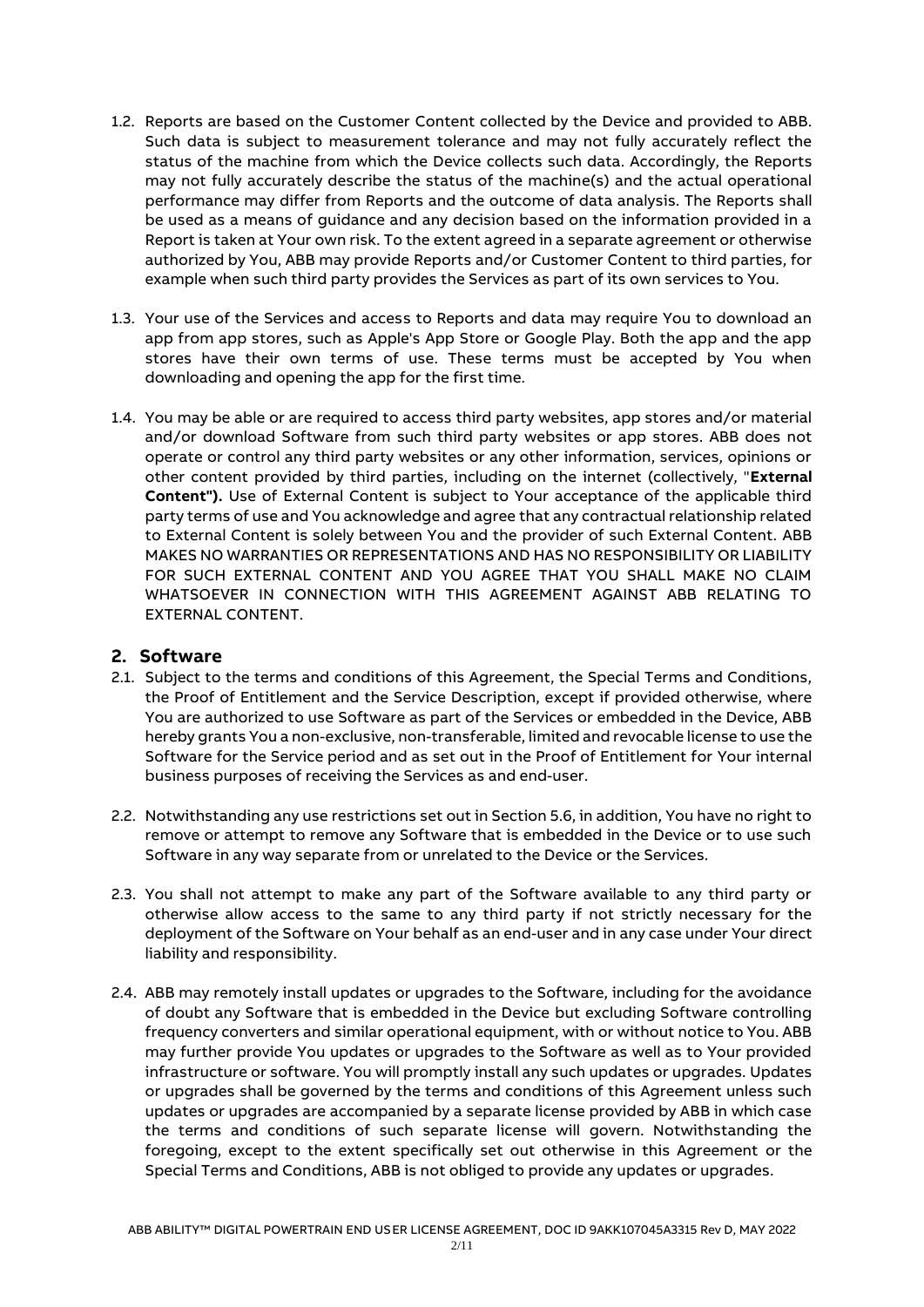2.5. You are solely responsible and liable for Your or Third Party Software that You connect to or otherwise use with the Software and/or the Services and You must comply with any third party terms and conditions, including any third party end-user license agreement relating to such Third Party Software.

### **3. ABB Portal**

- 3.1. Your use of the Services or Software will require You to establish an account on the Portal. Subject to the terms and conditions of this Agreement, the Special Terms and Conditions, the Proof of Entitlement and the Service Description, ABB grants You a non-exclusive, nontransferable, limited and revocable right to access the Portal for the period set out in the Proof of Entitlement for Your internal business purposes as an end-user. Failing to establish an account will mean that You are unable to receive the Services or Software.
- 3.2. For purposes of administrating the account, You will be required to provide business contact information (for example name, business telephone, address, email and user IDs) and other information as may be requested. You are responsible for the accuracy, timeliness, completeness and relevance of this business contact information and for any and all activities under an account that is attributable to You.
- 3.3. You shall use the account and the Portal (i) in such a way so as not to impair or compromise the stability or security of the ABB Ability Platform, the Portal or the Services; (ii) in accordance with any reasonable instructions from ABB; and (iii) generally in compliance with this Agreement.
- 3.4. You shall keep accounts and credentials (e.g. username, passwords, certificates, keys) confidential. You will notify ABB immediately upon You discovering any attempted or actual unauthorized use of Your account or any other attempted or actual breach of security or unauthorized access and immediately follow ABB's instructions when ABB is asking You to change Your access credentials. ABB reserves the right to change Your access credentials if ABB is of the opinion that such change is necessary for security reasons.

### **4. Your responsibilities**

4.1. You shall: (i) co-operate with ABB in all matters relating to the Services and/or the Software; (ii) comply with any restrictions on permitted user types; (iii) provide ABB with such information and materials as ABB may reasonably require in order to provide the Services and/or the Software, and ensure that such information is accurate, timely and complete in all material respects; (iv) obtain and maintain all necessary licenses, permissions, filings and consents (which shall include consent of individuals where You provide Personal Data to ABB) which may be required regarding the Customer Content and software and content, if any, provided by You; (v) when using External Content, comply with the respective terms and conditions of use and the license terms and conditions in connection with External Content; (vi) promptly install the necessary software and any updates or upgrades provided by ABB (in accordance with the respective specification and instructions) on Your computer systems and/or mobile devices (as applicable); (vii) comply with any additional obligations as set out in the Special Terms and Conditions, the Service Description; (viii) comply with ABB's reasonable instructions regarding the proper use of the Services and/or Software as may be given in individual cases from time to time; (ix) comply with the Acceptable Use Policy; (x) comply with applicable Laws, in particular when providing Customer Content; (xi) maintain the Device(s) in good condition and working order so as to ensure the proper gathering of data from such Device(s); and (xii) not disclose to any unauthorized person nonpublic information, specifications or data which are designated at the time of disclosure as confidential or are recognizable as being of a confidential nature.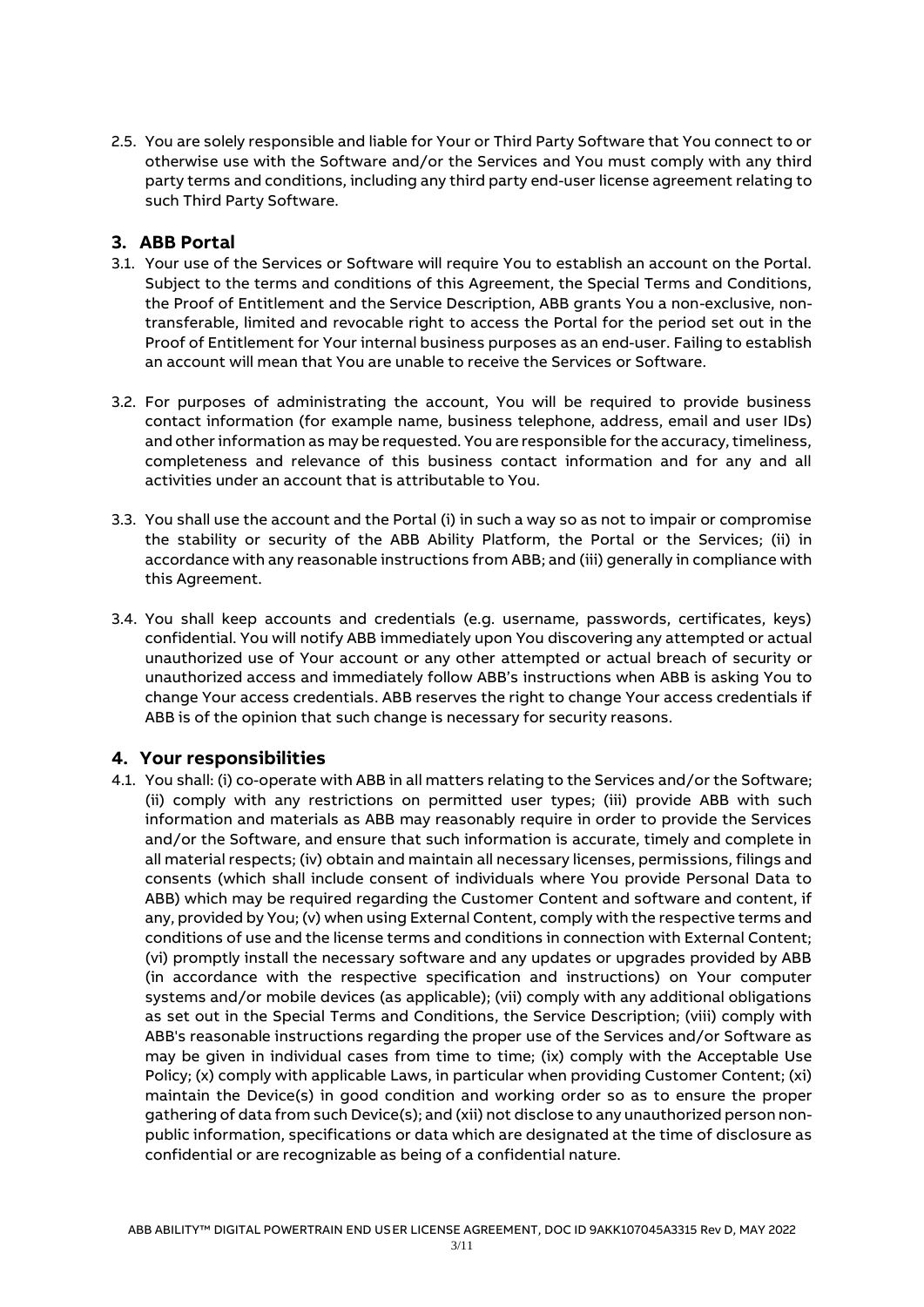- 4.2. The provision of the Services requires and is based on the collection and processing of certain Customer Content and may require the establishment of a remote connection between the ABB Ability Platform on one side and certain systems (including mobile devices) and the Device on the other side. You shall (i) establish and maintain such remote connection; (ii) permit ABB, its employees, agents, consultants and/or Partners to remotely access certain systems (including mobile devices) owned, controlled or operated by or on Your behalf as well as the Device, as necessary for ABB to provide the Services; (iii) maintain adequate security protection on the remote connection as well as Your systems, devices and hardware that directly or indirectly connect to the Services, the Software, the Portal or the ABB Ability Platform; and (iv) install and maintain any hardware, software, or other equipment necessary to establish and maintain the remote connection.
- 4.3. If ABB's performance of any of its obligations under the Agreement is prevented or delayed by any act or omission by You, including breach of the Agreement, or failure by You to perform any relevant obligation, ABB shall without limiting its other rights or remedies have the right to suspend performance of the Services, Your connection to the ABB Ability Platform and/or Your access to the Portal until You remedy such default.

### **5. Proprietary rights, use of data and restrictions**

- 5.1. ABB acquires no right, title or interest in Customer Content other than the rights You grant to ABB under this Agreement.
- 5.2. ABB, its Affiliates and its Partners have the right to collect, monitor, store, use, extract, compile, synthesize, aggregate, analyze or otherwise process Customer Content for (i) providing, maintaining, protecting and improving the Services and/or Software to You, Your Affiliates and/or (to the extent agreed in a separate agreement or otherwise authorized by You) third parties; (ii) preventing, detecting and repairing problems related to the security and/or the operation of the Services, the Software, Device, Portal and/or the ABB Ability Platform; and (iii) improving and developing existing services, technologies and products and developing new services, technologies and products, where all such improvements and developments (including all resulting Intellectual Property Rights) being exclusively owned by ABB. In addition, ABB has the right to use for marketing and benchmarking purposes anonymized Customer Content.
- 5.3. During the term of the Agreement as set out in the Proof of Entitlement, You may provide feedback or suggestions related to the Services, the Software, the Portal or the Platform to us. ABB and its Affiliates are entitled to use such feedback and suggestions, even if they should be marked confidential (see Section 14.1), without restrictions and any compensation to You.
- 5.4. During the term of the Agreement as set out in the Proof of Entitlement, You may have the ability to access and export certain Customer Content stored on the ABB Ability Platform via the Portal in relation to the Services or Software as described in the Special Terms and Conditions and the Service Description.
- 5.5. As between the parties, all right, title and interest, including all Intellectual Property Rights, in and to the Services, the Software, the Device, the ABB Ability Platform, the Portal as well as Device Data (including all tools, software, hardware, materials, data, content, application program interfaces provided by ABB or its Affiliates as part of or in relation to the Services) or other ABB intellectual property (collectively and for the purposes of Sections 5.5 and 5.6 referred to as "ABB Content") are and remain exclusively with ABB, its Affiliates or its licensors. You have no rights in and to the ABB Content other than those expressly granted pursuant to this Agreement.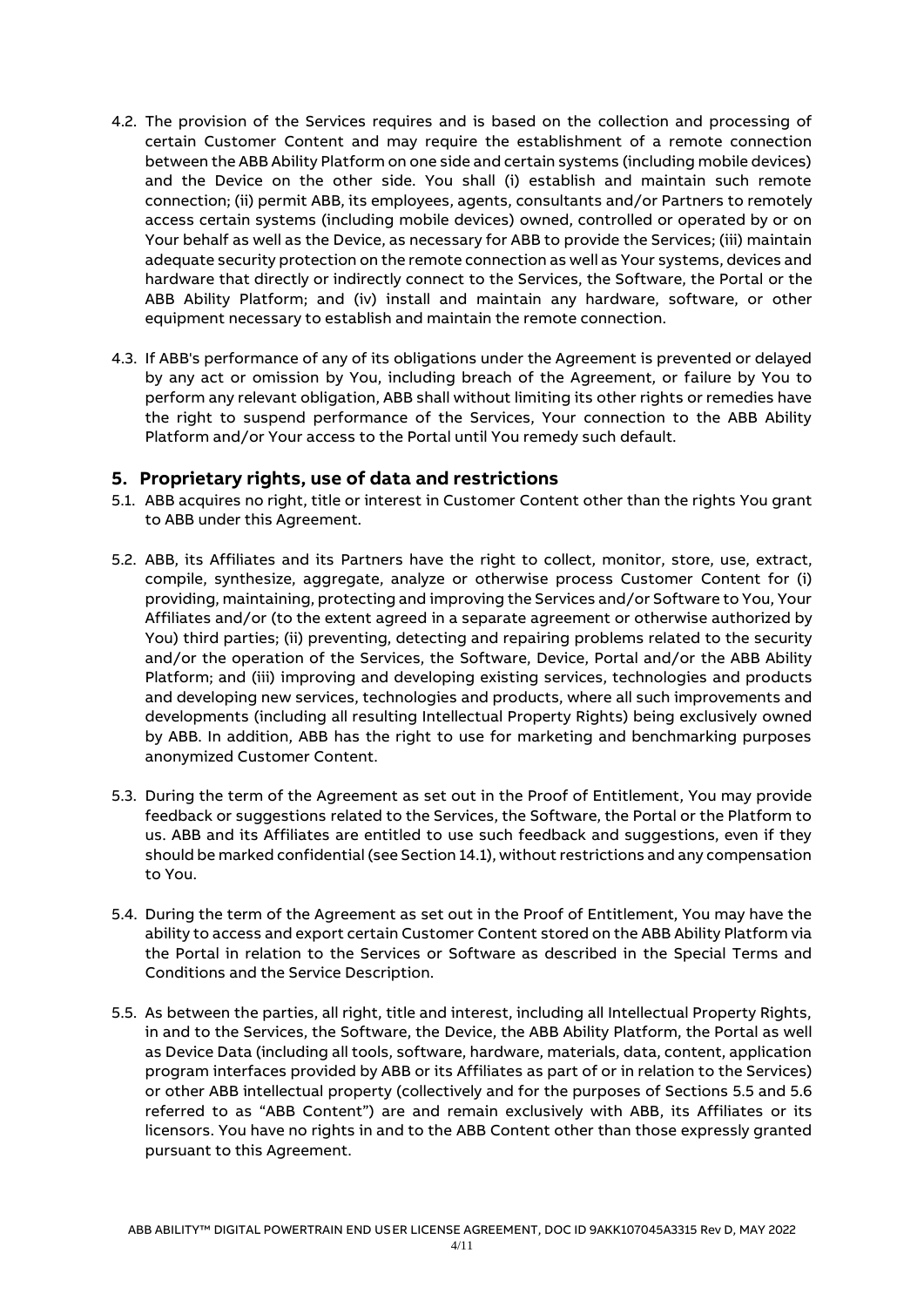5.6. You will not in whole or in part (i) use the ABB Content for any third-party use including license, sublicense, sell, resell, lease, transfer, assign, distribute, disclose, or otherwise commercially exploit or make it, or any portion thereof, available to any third party in any manner; (ii) modify, tamper with, repair or make derivative works based upon the ABB Content; (iii) copy, reproduce, publish, reverse engineer, attempt to derive the source code of, modify, disassemble, decompile or create derivative works of the ABB Content (except to the extent that applicable Laws prohibits reverse engineering restrictions, and then only as permitted by such Laws); (iv) copy any ideas, features, functions or graphics of the ABB Content; (v) access or use the ABB Content in a way to avoid incurring fees or exceeding usage limits or quotas or to circumvent or render inoperative any usage restriction features contained in ABB Content; and/or (vi) remove, obscure, alter, or move ABB's and its licensors' proprietary notices. Use of ABB Content other than specifically permitted in this Agreement, is expressly prohibited.

### **6. Customer Warranty and Indemnification**

- 6.1. You represent and warrant that the use by ABB of any Customer Content or other data provided by You or Your grant of any license or right under the Agreement, will not infringe the Intellectual Property Rights or other rights of any person.
- 6.2. You shall indemnify and hold ABB harmless from and against all costs, claims, demands, liabilities, expenses, damages or losses arising out of or in connection with any alleged or actual (i) infringement of any third party's Intellectual Property Rights by You; (ii) violation of any third party's rights arising out of or in relation to Customer Content or its use by ABB, its Affiliates and its subcontractors in accordance with this Agreement, (iii) breach of Laws by Your use of the Services and/or Software, or (iv) any other breach by You of this Agreement.

### **7. Disclaimer**

YOU EXPRESSLY ACKNOWLEDGE AND AGREE THAT YOUR USE OF THE SERVICES AND SOFTWARE IS AT YOUR SOLE RISK. ABB PROVIDES YOU THE SERVICES AND SOFTWARE "AS IS" AND "AS AVAILABLE", WITH ALL FAULTS AND DEFECTS, WITHOUT WARRANTY AND WITHOUT MAINTENANCE OR ANY SUPPORT SERVICES AND SOLELY FOR THE PURPOSE CONTEMPLATED IN THIS AGREEMENT. ABB MAKES NO REPRESENTATIONS OR WARRANTIES OF ANY KIND, AND ABB DISCLAIMS ALL WARRANTIES AND REPRESENTATIONS WHETHER EXPRESS, IMPLIED, STATUTORY OR OTHERWISE WITH RESPECT TO THE SERVICES AND SOFTWARE INCLUDING, WITHOUT LIMITATION, ANY WARRANTY THAT THE SERVICES OR SOFTWARE WILL BE SECURE, UNINTERRUPTED AVAILABLE, ERROR FREE OR FREE OF HARMFUL COMPONENTS, OR THAT THE REPORTS PROVIDED ARE ACCURATE, OR ANY IMPLIED WARRANTIES OF MERCHANTABILITY, FITNESS FOR A PARTICULAR PURPOSE, SATISFACTORY QUALITY, NON-INFRINGEMENT, QUIET ENJOYMENT, AND ANY WARRANTIES ARISING OUT OF ANY COURSE OF DEALING OR USAGE OF TRADE.

# **8. Limitation of liability**

NOTWITHSTANDING ANYTHING TO THE CONTRARY AND TO THE MAXIMUM EXTENT PERMITTED BY APPLICABLE LAW, ABB SHALL IN NO EVENT BE LIABLE, WHETHER IN CONTRACT, TORT (INCLUDING NEGLIGENCE), FOR BREACH OF STATUTORY DUTY, OR OTHERWISE, ARISING UNDER OR IN CONNECTION WITH A CONTRACT, AND EVEN IF ABB HAS BEEN ADVISED OF THE POSSIBILITY OF SUCH DAMAGES, FOR (I) LOSS OF PROFITS, SALES OR BUSINESS, AGREEMENTS OR CONTRACTS, ANTICIPATED SAVINGS, REVENUE, OR DAMAGE TO GOODWILL; (II) BUSINESS INTERRUPTION OR LOSS OR CORRUPTION OF DATA; (III) COSTS OF SUBSTITUTE GOODS OR SERVICES; (IV) ANY INDIRECT, CONSEQUENTIAL, INCIDENTAL, SPECIAL, PUNITIVE DAMAGES OR EXEMPLARY LOSS; AND/OR (V) OTHER LOSS OR DAMAGES INCLUDING DIRECT DAMAGES.

# **9. Changes**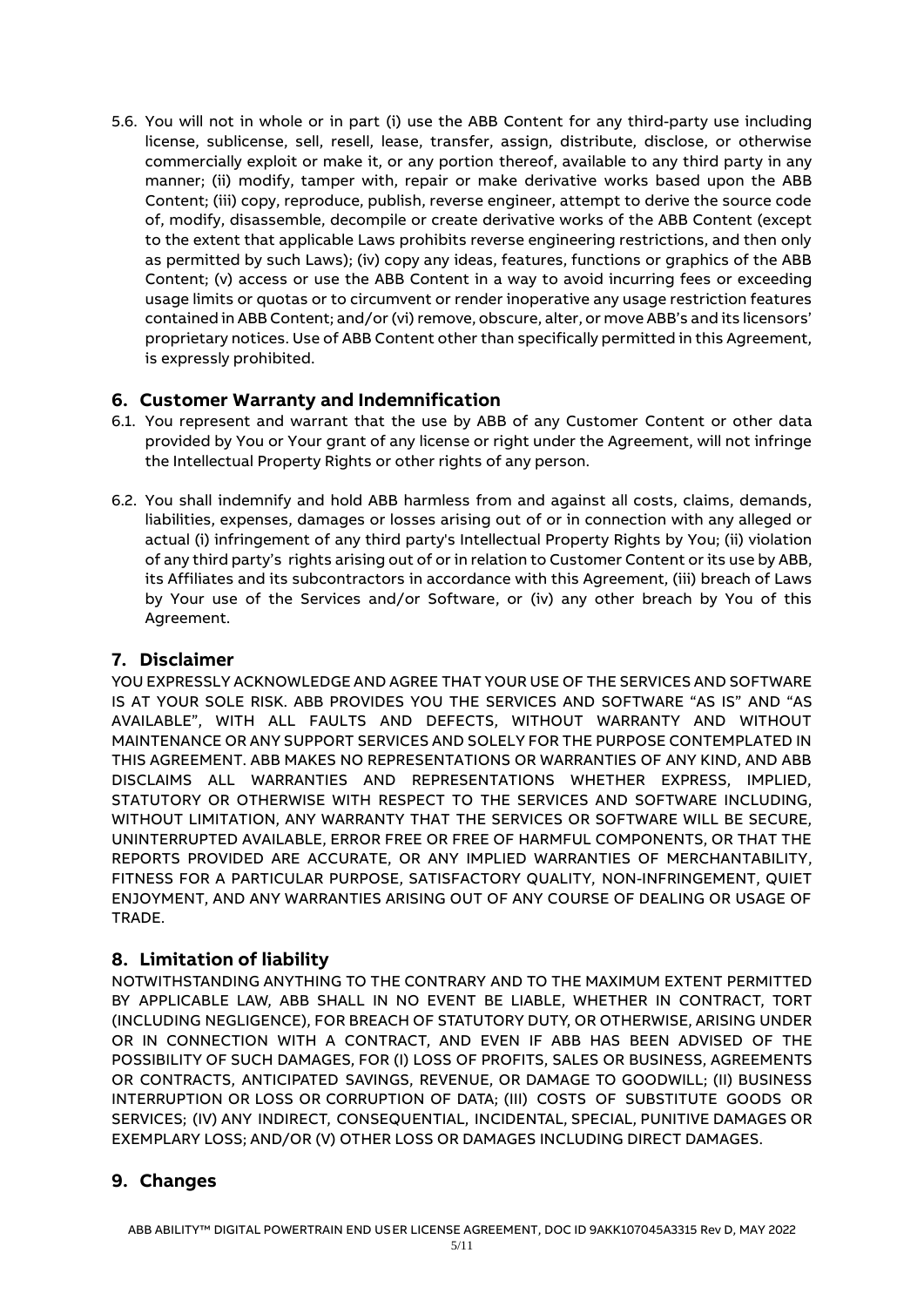- 9.1. **Changes to Services and/or Software**. ABB may make any reasonable changes to the Services and/or Software from time to time that do not materially adversely affect the nature, quality or security of the Services and/or the Software. ABB will use reasonable endeavors to notify You of any such changes if they are significant. ABB may further change the Services and/or Software, even if such change does materially adversely affect its nature, quality or security, or discontinue a Service and/or the provision of the Software (i) if necessary to comply with any applicable Laws or safety or security requirements; (ii) if there are material changes caused by a subcontractor or the termination of a material subcontractor relationship; or (iii) in case of lack of customer acceptance. ABB will notify You of any change with a material adverse effect or of any discontinuation of a Service and/or provision of a Software. In such case, You may terminate the affected Service within 30 (thirty) days following notification with 30 (thirty) days written notice and ABB will refund You any prepaid amounts for the respective Service on a pro-rata basis for the remainder of the Service term. Such refund is Your sole and exclusive remedy. By continuing to use a changed Service and/or Software beyond the 30 (thirty) days termination period, You agree to the respective change.
- 9.2. **Technical changes**. If ABB initiates a change in the hardware, software or communications requirements, formats or protocols for any Service that will affect Your systems or Your ability to continue receiving the Service, ABB will use reasonable endeavors to provide You at least 30 (thirty) days' notice of such change, and at least 3 (three) months' notice where a change is required to Your hardware.
- 9.3. **Prior versions.** It is in ABB's sole discretion whether to maintain providing prior versions of a Service and/or Software for a certain time period and ABB will use reasonable endeavors to notify You if it does maintain providing prior versions of the Service and/or Software.

### **10.Suspension**

ABB may suspend the Services, Your connection to the ABB Ability Platform and/or access to the Portal in whole or in part if ABB determines that Your use of the Services, Your connection to the ABB Ability Platform and/or Your access to the Portal (i) poses a security risk to the Services, the ABB Ability Platform, the Portal and/or any third party; (ii) may adversely impact the performance of the Services, the Software, the ABB Ability Platform and/or the Portal; (iii) is in violation of the Laws or poses a risk that ABB is or will be in violation of the Laws; or (iv) may subject ABB or any third party to liability. In addition, ABB may suspend the Services, Your connection to the ABB Ability Platform and/or access to the Portal under the circumstances specified in the Acceptable Use Policy, in Section 4.3 and if You fail to pay any amount due under an order on the due date for payment.

### **11. Termination**

- 11.1. This Agreement will enter into effect as described in the introduction above and will remain in effect for a period as set out in the Proof of Entitlement or as terminated earlier in accordance with Section 11.2 below.
- 11.2. Without limiting its other rights or remedies, ABB may terminate this Agreement (in whole or in part) with immediate effect by giving written notice to You if (i) You are in breach of this Agreement; (ii) You fail to pay any amount due under an order on the due date for payment; (iii) there is a change in the Laws in one or more countries applicable to the performance of the Service that would render the continued performance of the Services illegal, impractical or would otherwise have a material impact (including a cost impact) on the provision of the Services; or (iv) a suspension of the Services as per Section 10 exceeds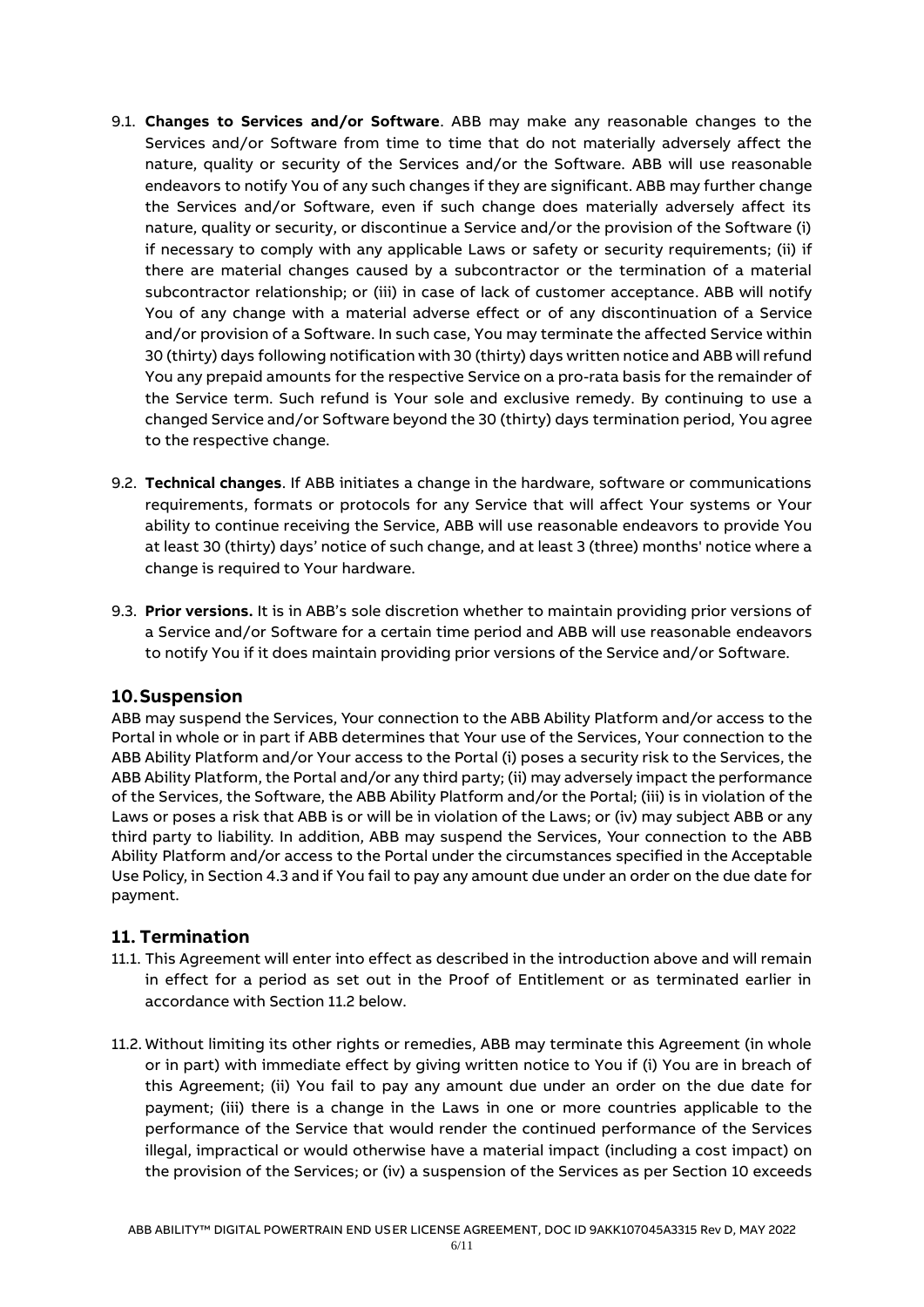a period of 14 (fourteen) days.

- 11.3. Upon termination or expiration of this Agreement for any reason: (i) You will immediately cease using the Services and, where a Software license terminates or expires, uninstall all Software from Your computer systems, and cease use of the Software and, if requested by ABB, provide ABB with evidence that You have done so; (ii) ABB may disconnect Your access to the Services, Software and/or the Portal as well as the connection to the ABB Ability Platform on or after the effective date of termination or expiration; and (iii) the accrued rights, remedies, obligations and liabilities of the parties as at termination or expiration shall be unaffected, including the right to claim damages in respect of any breach of the Agreement which existed at or before the date of termination or expiration.
- 11.4.You are responsible for exporting Customer Content prior to the effective date of termination or expiration in accordance with the methods and to the extent described by ABB in an order, the Special Terms and Conditions or the Service Description. After expiration of such period ABB may delete the Customer Content.
- 11.5. Where You require assistance to retrieve the Customer Content, ABB may agree to provide You with additional assistance which shall be charged to You on a time and materials basis at ABB's standard rates as in force at the time the assistance is to be provided or on such other rates as agreed between the parties.
- 11.6.The provisions on the limitations and restrictions of Customer's use rights (Sections 2.2, 5.6), the provisions on Customer's Intellectual Property Rights (Section 5.1) and the provisions on ABB's Intellectual Property Rights (in particular Sections 5.2, 5.3, 5.5), Customer warranty and indemnification (Section 6), Disclaimer (Section 7), Limitation of liability (Section 8) shall survive the termination of the Agreement.

### **12. Export control**

You shall not export, directly or indirectly, any technical data acquired from ABB under the Agreement (or any products, including software, incorporating any such data) in breach of any applicable export export to the control of the state of the control of the control laws, including United States export laws, to any country for which the government or any agency thereof at the time of export requires an export license or other governmental approval without first obtaining such license or approval. In particular, the Services and/or Software may not be exported (a) into any U.S (UNITED STATES). embargoed countries or (b) to anyone on the U.S. Treasury Department's list of Specially Designated Nationals or the U.S. Department of Commerce Denied Person's List or Entity List. By using the Services and/or Software, You represent and warrant that You are not located in any such country or on any such list. You also agree that You will not use the Services and/or Software for any purposes prohibited by any Laws, including, without limitation, the development, design, manufacture, or production of nuclear missiles, or chemical or biological weapons.

### **13. Governing Law and Jurisdiction**

- 13.1. This Agreement, and any dispute or claim (including non-contractual disputes or claims) arising out of or in connection with it or its subject matter or formation shall be governed by and construed in accordance with the substantive laws of Finland excluding both its conflict of law's provisions and the United Nations Convention on Contracts for the International Sale of Goods (Vienna, 1980).
- 13.2.All disputes arising out of or in connection with this Agreement shall be finally settled under the Rules of Arbitration of the International Chamber of Commerce by one or more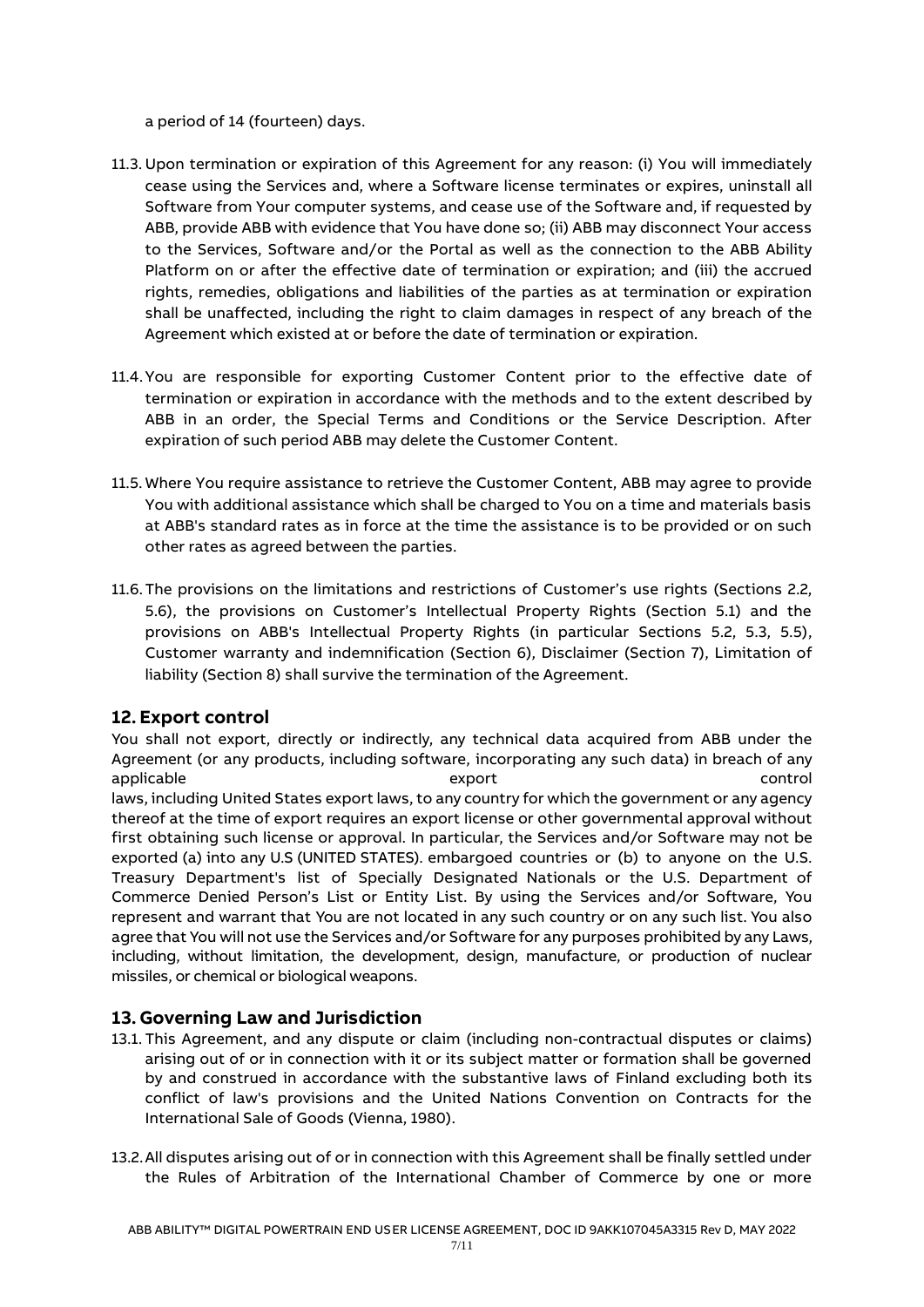arbitrators appointed in accordance with the said Rules. The place of arbitration shall be Helsinki, Finland. The language of arbitration shall be English. Without prejudice to Rules of Arbitration or requirements under any relevant legislation including without limitation to stock exchange legislation or rules, the proceedings, documents and other information submitted by the parties or prepared by the court, or the arbitrator(s) and the final award shall be deemed confidential information disclosed under this Agreement.

### **14.General Provisions**

- 14.1.**Force majeure**. ABB shall not be in breach of the Agreement nor liable for delay in performing, or failure to perform, any of its obligations under the Agreement if such delay or failure result from events, circumstances or causes beyond its reasonable control, including: (i) acts of God, flood, drought, earthquake or other natural disaster; (ii) epidemic or pandemic; (iii) terrorist attack, civil war, cyber- attacks, civil commotion or riots, war, threat of or preparation for war, armed conflict, imposition of sanctions, embargo, or breaking off of diplomatic relations; (iv) nuclear, chemical or biological contamination or sonic boom; (v) any Laws or any action taken by a government or public authority, including without limitation imposing an export or import restriction, quota or prohibition, or failing to grant a necessary license or consent; collapse of buildings, fire or explosion; and (vi) any labor or trade dispute, strikes, industrial action or lockouts.
- 14.2.**Assignment and other dealings**. ABB may at any time assign, transfer, mortgage, charge or deal in any other manner with all or any of its rights under the Agreement. You shall not, without the prior written consent of ABB, assign, transfer, mortgage, charge, subcontract, declare a trust over or deal in any other manner with any or all of its rights or obligations under the Agreement.
- 14.3.**Business Contact Information**. Subject to them complying with the ABB Data Privacy Policy and data protection laws and regulations applicable to ABB, ABB and its Affiliates, and their subcontractors (including those who process data on their behalf), may, wherever they do business, store and otherwise process Your business contact information (for example name, business telephone, address, email and user IDs) for the purpose of business dealings with You.
- 14.4. **Data Protection**. ABB shall be processing Your Personal Data in accordance with the ABB Data Privacy Policy and shall ensure compliance with applicable data protection laws and regulations. ABB's personnel engaged in the Processing of Personal Data are informed of the confidential nature of the Personal Data, have received appropriate training on their responsibilities and have executed written confidentiality agreements. ABB may, and You agree that You will not withhold or delay Your consent if needed, to any changes to this data protection clause 14.4 which in the reasonable opinion of ABB are required to be made in order to comply with applicable data protection laws and regulations and/or with guidelines and advice from any competent supervisory authority, and their application to the services provided by ABB from time to time.
- 14.5.**Subcontracting**. ABB shall be permitted to subcontract or delegate in any manner any or all of the performance of its obligations under the Agreement to any Affiliate, contractor or any other third party service provider without notification and without requiring Your consent.
- 14.6. ABB reserves the right, at any time and from time to time, to update, revise, supplement, and otherwise modify this Agreement. Such updates, revisions, supplements and other modifications will be effective immediately upon the earlier of (i) notification to You or (ii) publication on:

- [new.abb.com/motors-generators/service/advanced-services/smart-sensor/,](https://new.abb.com/motors-generators/service/advanced-services/smart-sensor)

- [new.abb.com/drives/services/advanced-services/condition-monitoring,](https://new.abb.com/drives/services/advanced-services/condition-monitoring)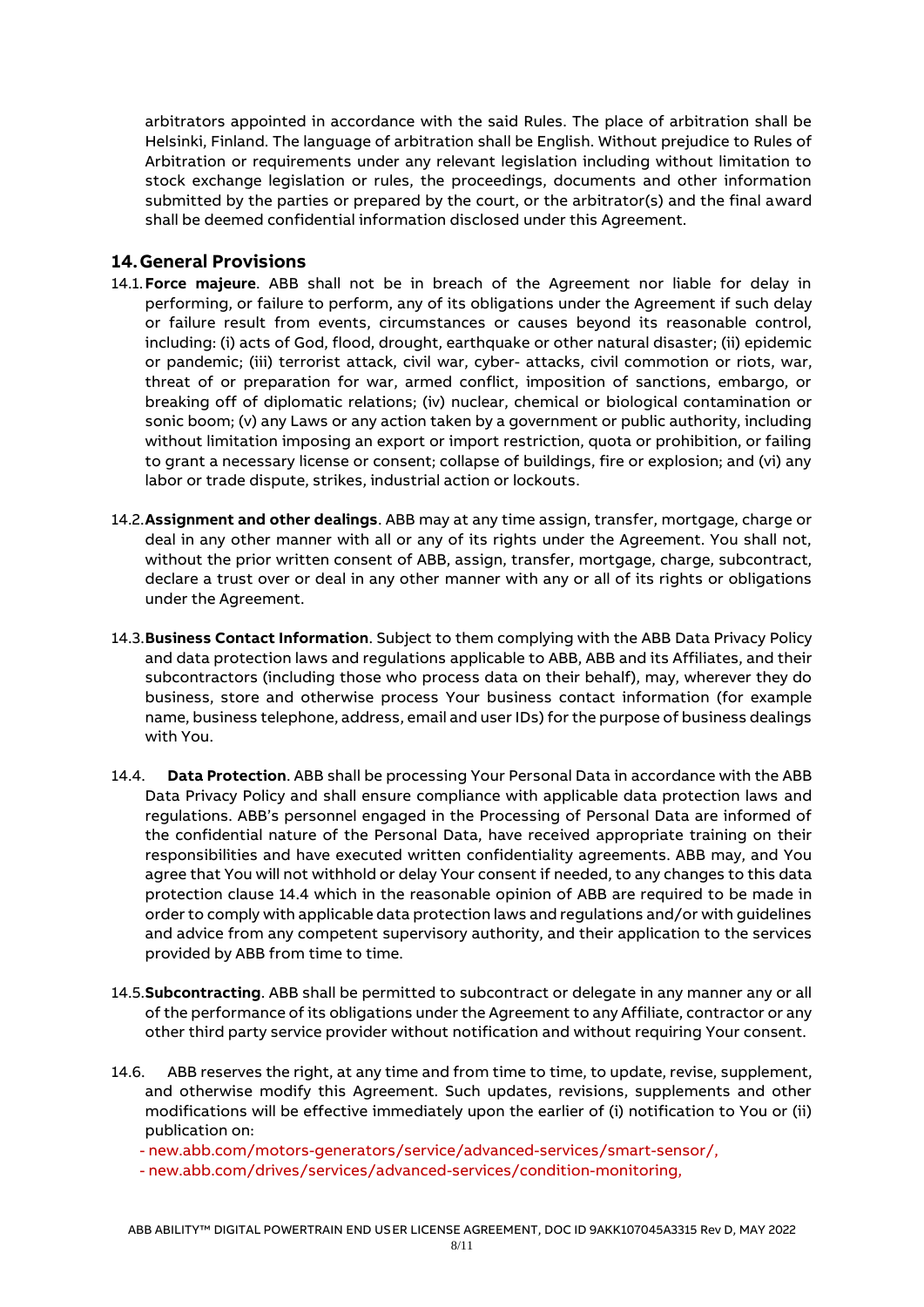- [new.abb.com/drives/mobile-tools/mobile-connect,](https://new.abb.com/drives/mobile-tools/mobile-connect) - [new.abb.com/drives/digital-powertrain-monitoring](https://new.abb.com/drives/digital-powertrain-monitoring)

- 14.7.Your continued use of Services and/or Software will be deemed to constitute Your acceptance of such updates, revisions, supplements and other modifications. If You do not agree to any such updates, revisions, supplements and other modifications, please discontinue using the Services and uninstall the Software.
- 14.8. **Severance**. If any provision or part-provision of this Agreement is or becomes invalid, illegal or unenforceable, it shall be deemed modified to the minimum extent necessary to make it valid, legal and enforceable. If such modification is not possible, the relevant provision or part-provision shall be deemed deleted. Any modification to or deletion of a provision or part-provision under this Section shall not affect the validity and enforceability of the rest of this Agreement.
- 14.9. The Software and any accompanying documentation has been developed at private expense and are deemed to be a "commercial item," as that term is defined in 48 C.F.R. 2.101, consisting of "commercial computer software" and "commercial computer software documentation," as such terms are used in 48 C.F.R. 12.212. Use, duplication, and disclosure by civilian agencies of the U.S. Government shall be in accordance with FAR 52.227-19(c) or other agency data rights provisions, as may be applicable. Use, duplication, and disclosure by DOD (Department of Defense) agencies are subject solely to the terms of this Agreement as stated in DFAR 227.7202. All U.S. Government users license the Software with only those rights set forth herein, including, without limitation, the following: Software may be transferred to the U.S. government only with the prior written consent of an officer of ABB and solely as restricted computer software as provided in FAR 52.227-19 or subsequent citation (or DFAR 227-7202 or subsequent citation if the transfer is to a defense-related agency).
- 14.10. **Notices**. Any notice given to a party under or in connection with this Agreement shall be in writing and shall be (i) delivered by hand or courier or by pre-paid registered first-class post or special delivery at its registered office (if a company) or its principal place of business (in any other case); or (ii) by use of electronic notification forms available in the used systems. ABB may in addition provide notices to You by email to the email address associated to Your account on the Portal or provide technical or operational notices via publication on the Portal or within the Services themselves.
- 14.11. Third party beneficiaries. No one other than a party to the Agreement shall be a beneficiary of the Agreement or shall have any right to enforce any of its terms, unless specified in the Agreement.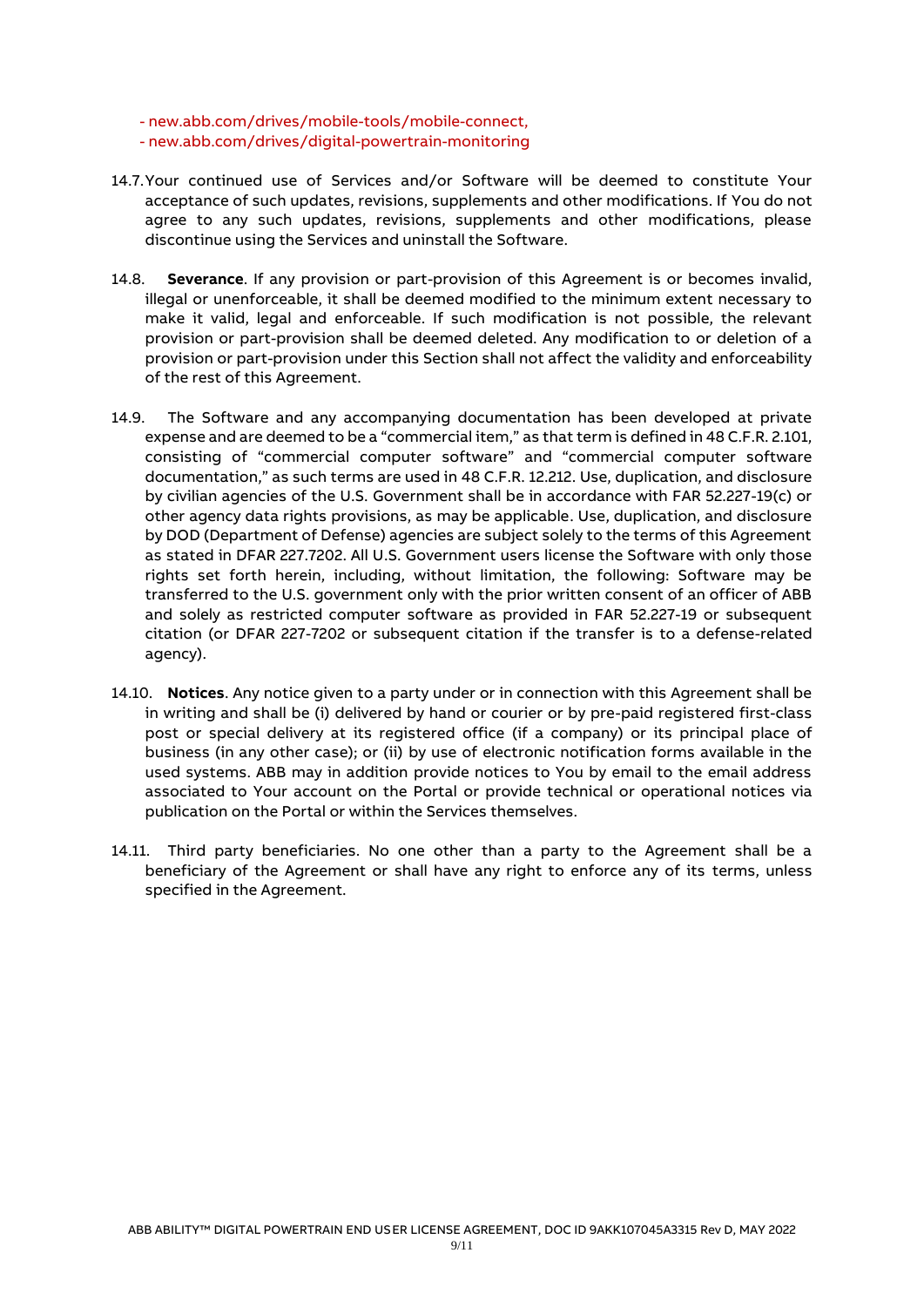### **15.Definitions and interpretation**

#### **Definitions**

**"ABB"** means ABB Oy registered at Strömbergintie 1 B, 00380 Helsinki, Finland, Business id 0763403-0. "**ABB Ability**"is a trademark of ABB Asea Brown Boveri Ltd which is associated with ABB and its Affiliates unified, cross-industry, digital capability and solutions;

**"ABB Ability Platform"** means ABB's and its Affiliates industrial internet platform which includes both edge and cloud infrastructure upon or via which ABB Ability solutions (including all or part of the Services hereunder) operate;

**"ABB Device"** means a physical or virtual device provided or otherwise made available or branded by ABB which generates or gathers data through embedded sensors or otherwise, where such data is accessed, stored or processed by the Services;

**"Portal"** refers to different online portals accessible for You at the web address set out in the Service Description or such other web address as may be notified to You by ABB from time to time;

**"ABB Data Privacy Policy"** means ABB's data privacy policy, available at [http://new.abb.com/privacy-policy, a](http://new.abb.com/privacy-policy)s may be updated by ABB from time to time; **"Acceptable Use Policy"** means the ABB Ability acceptable use policy, available at [https://global.abb/topic/ability/en/terms](http://www.abb.com/smartsensor) or as provided separately and as may be

updated by ABB from time to time;

**"Affiliate"** means any entity, whether incorporated or not, which presently or in the future, directly or indirectly controls, is controlled by, or is under common control with a party, by virtue of a controlling interest of 50% or more of the voting rights or the capital, or by means of controlling the constitution of the board and the voting at board meetings;

**"Customer Content"** meansany information, data and material that ABB measures or that is provided by or on behalf of You through or in connection with ABB's provision or Your use of the Services or Software, including, for the avoidance of doubt, third party information, data and material that is provided by or on behalf of You; excluding ABB Device Data;

**"Device"** means any and all ABB Device(s) and Third Party Device(s) provided or otherwise made available by ABB or other Parties under this Agreement as part of or in connection with the Services;

**Device Data"** means any information or data generated or gathered (whether automatically or not) by a Device or Software and which relates to the operation and working of such Device or Software, for example device diagnostics and device health data; **"Intellectual Property Rights"** means (a) inventions, patents, utility models,

copyrights, moral rights, mask work rights, database rights and rights in trademarks, trade names, designs, know-how, and invention disclosures (whether registered or unregistered);(b) applications forregistration, and the right to apply for registration, for any of these rights; and (c) all other intellectual property rights and equivalent or similar forms of protection existing anywhere in the world;

**"Laws"** means any applicable legislation, regulations, codes of practice, guidance and other requirements of any relevant government, governmental or regulatory agency, authority, or other relevant body, as amended or re-enacted;

"**Partners"** means (a) subcontractors of ABB; or (b) ABB approved parties to whom You have explicitly provided access to the Services.

**"Personal Data"** means any data or information of an identified or identifiable natural person;

**"Proof of Entitlement"** means the document that entitles You to use the Services and that includes the subscription type and subscription duration;

**"Report"** means documents, files or insights provided or made available to You as